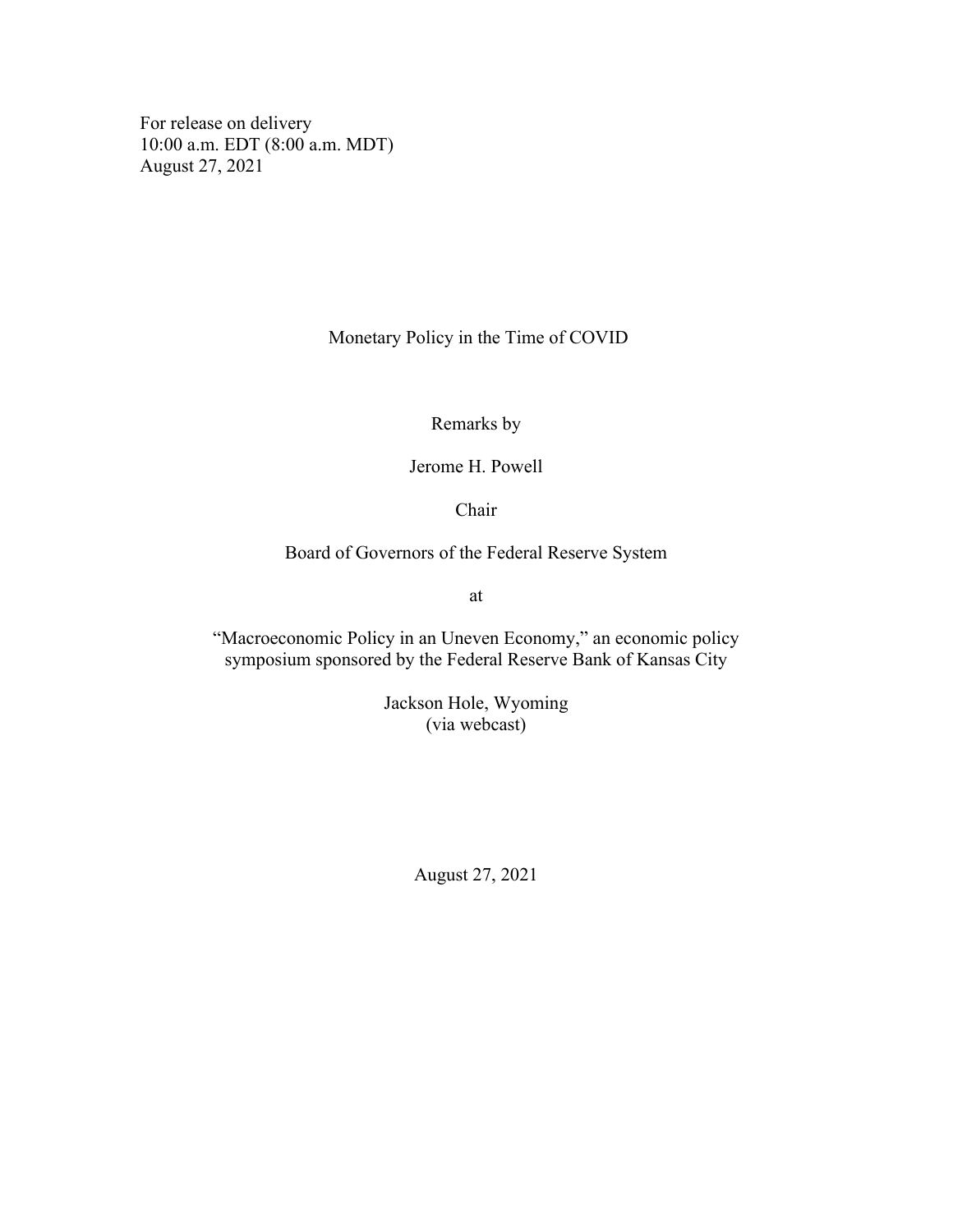Seventeen months have passed since the U.S. economy faced the full force of the COVID-19 pandemic. This shock led to an immediate and unprecedented decline as large parts of the economy were shuttered to contain the spread of the disease.

The path of recovery has been a difficult one, and a good place to begin is by thanking those on the front line fighting the pandemic: the essential workers who kept the economy going, those who have cared for others in need, and those in medical research, business, and government, who came together to discover, produce, and widely distribute effective vaccines in record time. We should also keep in our thoughts those who have lost their lives from COVID, as well as their loved ones.

Strong policy support has fueled a vigorous but uneven recovery—one that is, in many respects, historically anomalous. In a reversal of typical patterns in a downturn, aggregate personal income rose rather than fell, and households massively shifted their spending from services to manufactured goods. Booming demand for goods and the strength and speed of the reopening have led to shortages and bottlenecks, leaving the COVID-constrained supply side unable to keep up. The result has been elevated inflation in durable goods—a sector that has experienced an annual inflation rate well below zero over the past quarter century.<sup>[1](#page-1-0)</sup> Labor market conditions are improving but turbulent, and the pandemic continues to threaten not only health and life, but also economic activity. Many other advanced economies are experiencing similarly unusual conditions.

In my comments today, I will focus on the Fed's efforts to promote our maximum employment and price stability goals amid this upheaval, and suggest how lessons from

<span id="page-1-0"></span><sup>&</sup>lt;sup>1</sup> See, for example, figure 5.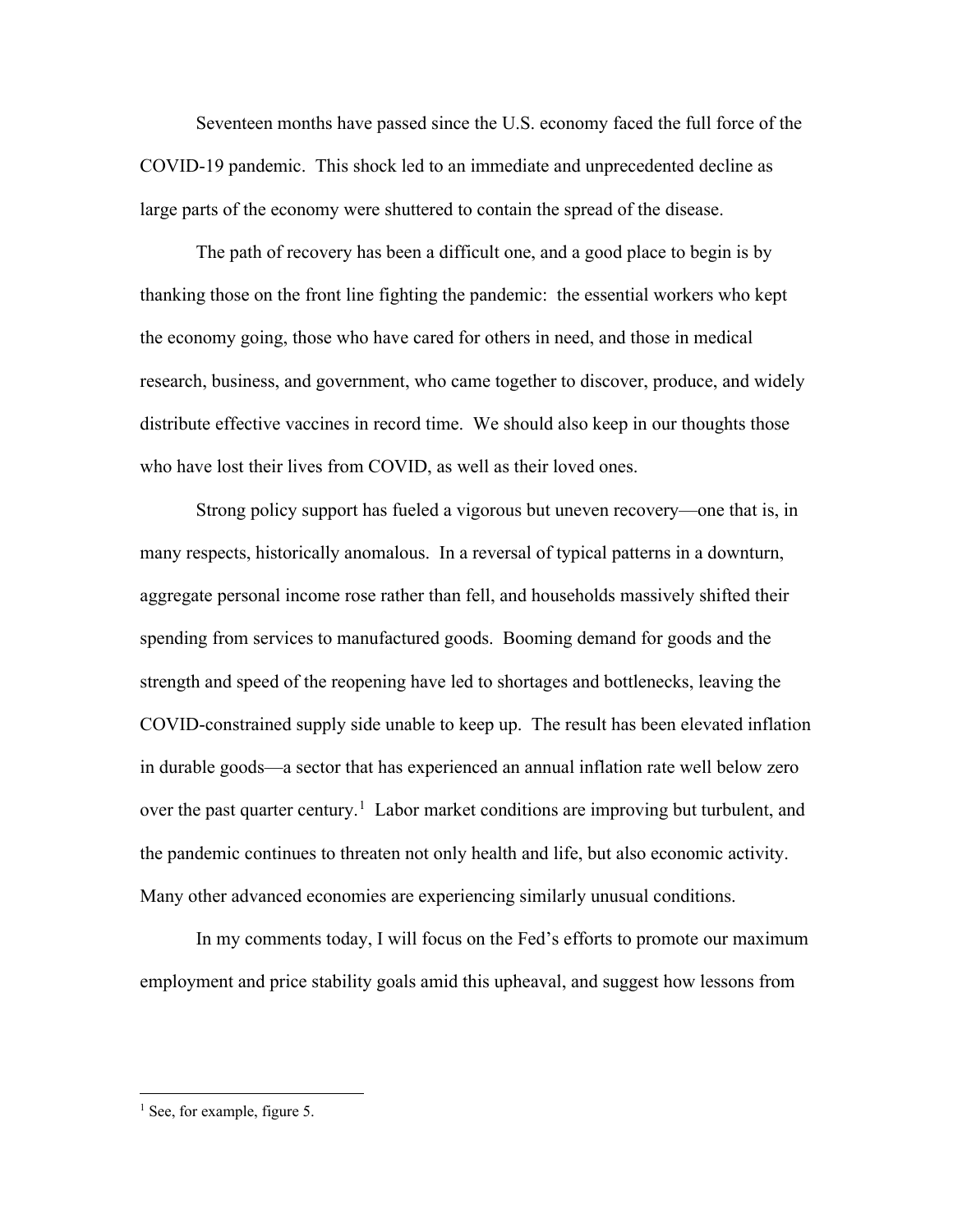history and a careful focus on incoming data and the evolving risks offer useful guidance for today's unique monetary policy challenges.

### **The Recession and Recovery So Far**

The pandemic recession—the briefest yet deepest on record—displaced roughly 30 million workers in the space of two months. $2$  The decline in output in the second quarter of 2020 was twice the full decline during the Great Recession of  $2007-09$ .<sup>[3](#page-2-1)</sup> But the pace of the recovery has exceeded expectations, with output surpassing its previous peak after only four quarters, less than half the time required following the Great Recession. As is typically the case, the recovery in employment has lagged that in output; nonetheless, employment gains have also come faster than expected.<sup>[4](#page-2-2)</sup>

The economic downturn has not fallen equally on all Americans, and those least able to shoulder the burden have been hardest hit. In particular, despite progress, joblessness continues to fall disproportionately on lower-wage workers in the service sector and on African Americans and Hispanics.

The unevenness of the recovery can further be seen through the lens of the sectoral shift of spending into goods—particularly durable goods such as appliances, furniture, and cars—and away from services, particularly in-person services in areas such as travel and leisure (figure 1). As the pandemic struck, restaurant meals fell 45 percent, air travel 95 percent, and dentist visits 65 percent. Even today, with overall gross

<span id="page-2-0"></span> $<sup>2</sup>$  This figure includes both the decline in the number reporting themselves as employed in the Household</sup> Survey as well as the BLS' estimate of those who misreported themselves as employed but not at work rather than on temporary layoff.

<span id="page-2-1"></span> $3$  From the peak to the trough quarter, gross domestic product dropped 10 percent last year, compared with 3.8 percent in the 2007–09 recession.

<span id="page-2-2"></span><sup>4</sup> For example, the consensus forecast reported by Blue Chip Economic Indicators in April 2020 put the unemployment rate in the second quarter of 2021 at 7.4 percent, compared with the actual value of 5.9 percent.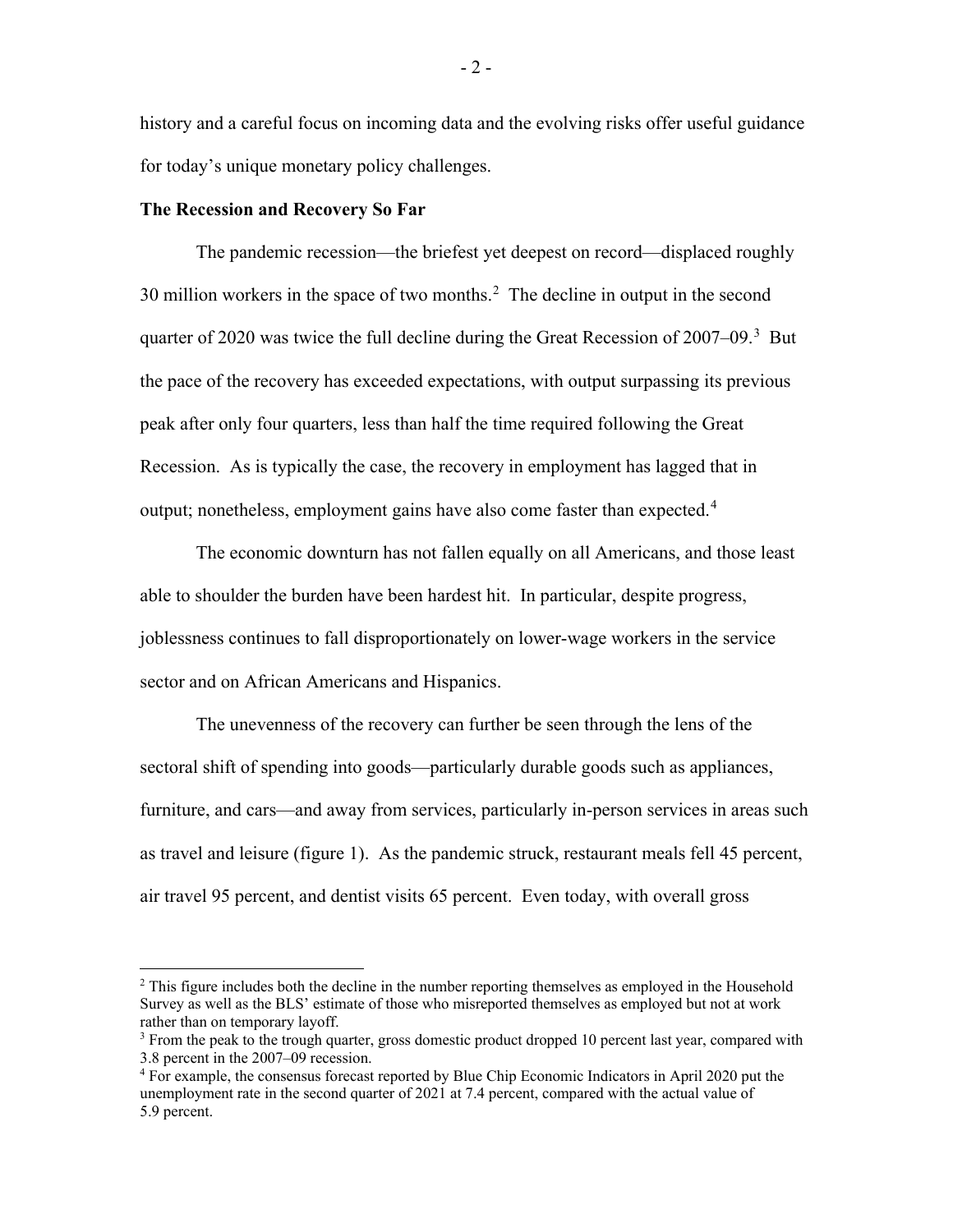domestic product and consumption spending more than fully recovered, services spending remains about 7 percent below trend. Total employment is now 6 million below its February 2020 level, and 5 million of that shortfall is in the still-depressed service sector. In contrast, spending on durable goods has boomed since the start of the recovery and is now running about 20 percent above the pre-pandemic level. With demand outstripping pandemic-afflicted supply, rising durables prices are a principal factor lifting inflation well above our 2 percent objective.

Given the ongoing upheaval in the economy, some strains and surprises are inevitable. The job of monetary policy is to promote maximum employment and price stability as the economy works through this challenging period. I will turn now to a discussion of progress toward those goals.

#### **The Path Ahead: Maximum Employment**

The outlook for the labor market has brightened considerably in recent months. After faltering last winter, job gains have risen steadily over the course of this year and now average 832,000 over the past three months, of which almost 800,000 have been in services (figure 2). The pace of total hiring is faster than at any time in the recorded data before the pandemic. The levels of job openings and quits are at record highs, and employers report that they cannot fill jobs fast enough to meet returning demand.

These favorable conditions for job seekers should help the economy cover the considerable remaining ground to reach maximum employment. The unemployment rate has declined to 5.4 percent, a post-pandemic low, but is still much too high, and the reported rate understates the amount of labor market slack.<sup>[5](#page-3-0)</sup> Long-term unemployment

- 3 -

<span id="page-3-0"></span> $<sup>5</sup>$  An alternative measure that adjusts for the misclassification of some unemployed workers as employed</sup> but not at work (as reported by the Bureau of Labor Statistics) and for diminished labor force participation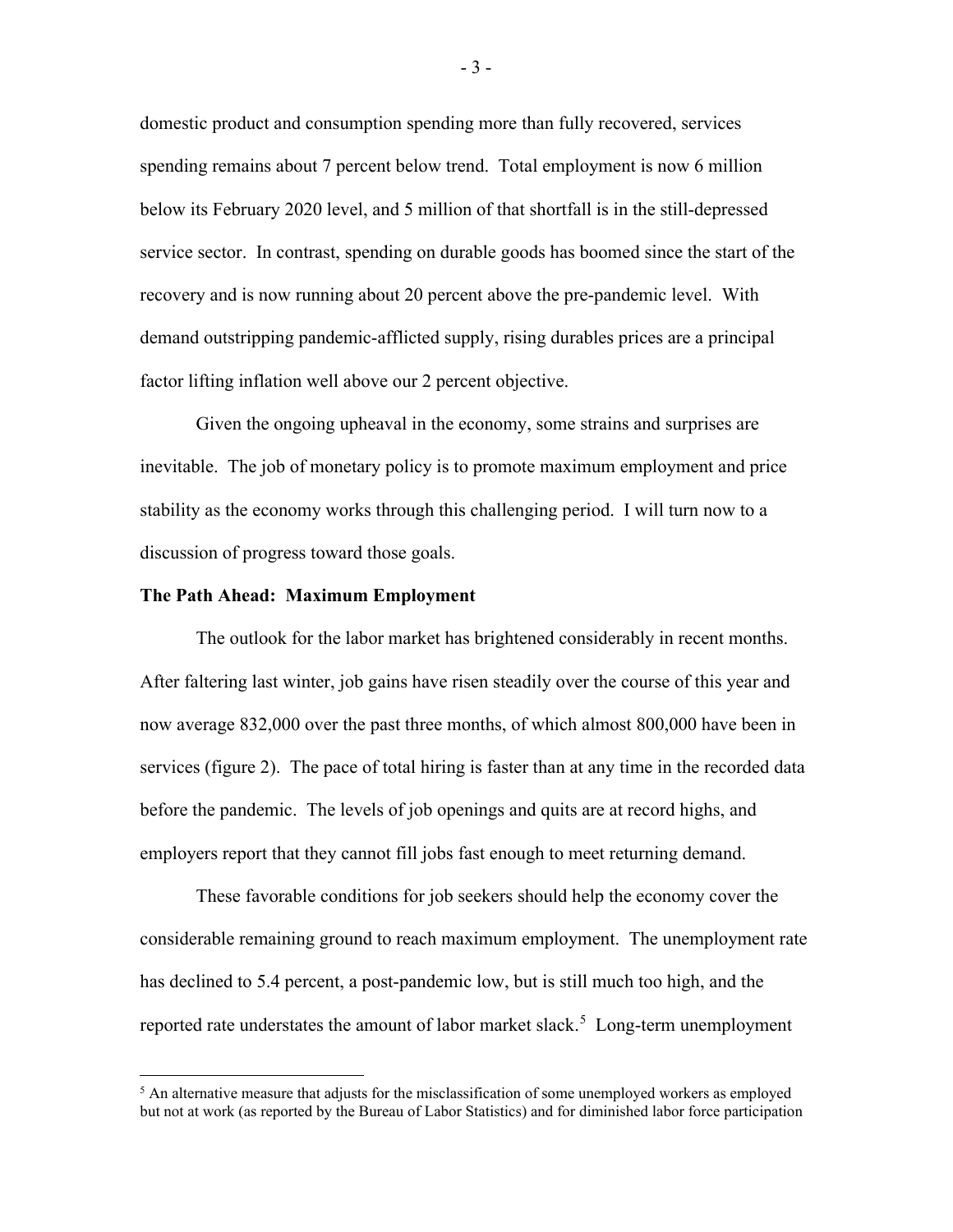remains elevated, and the recovery in labor force participation has lagged well behind the rest of the labor market, as it has in past recoveries.

With vaccinations rising, schools reopening, and enhanced unemployment benefits ending, some factors that may be holding back job seekers are likely fading.<sup>[6](#page-4-0)</sup> While the Delta variant presents a near-term risk, the prospects are good for continued progress toward maximum employment.

### **The Path Ahead: Inflation**

The rapid reopening of the economy has brought a sharp run-up in inflation. Over the 12 months through July, measures of headline and core personal consumption expenditures inflation have run at 4.2 percent and 3.6 percent, respectively—well above our 2 percent longer-run objective.<sup>[7](#page-4-1)</sup> Businesses and consumers widely report upward pressure on prices and wages. Inflation at these levels is, of course, a cause for concern. But that concern is tempered by a number of factors that suggest that these elevated readings are likely to prove temporary. This assessment is a critical and ongoing one, and we are carefully monitoring incoming data.

The dynamics of inflation are complex, and we assess the inflation outlook from a number of different perspectives, as I will now discuss.

induced by the pandemic (as estimated by Federal Reserve Board staff) currently stands at 7.8 percent, also a post-pandemic low.

<span id="page-4-0"></span><sup>6</sup> Factors holding back job gains are more thoroughly discussed in the July 2021 *Monetary Policy Report,* which is available on the Board's website at

[https://www.federalreserve.gov/monetarypolicy/files/20210709\\_mprfullreport.pdf.](https://www.federalreserve.gov/monetarypolicy/files/20210709_mprfullreport.pdf)

<span id="page-4-1"></span><sup>&</sup>lt;sup>7</sup> These values reflect data through July as released on August  $27, 2020$ . All other statements about personal consumption expenditures and associated prices reflect data through June and do not include the August 27, 2021 release covering July.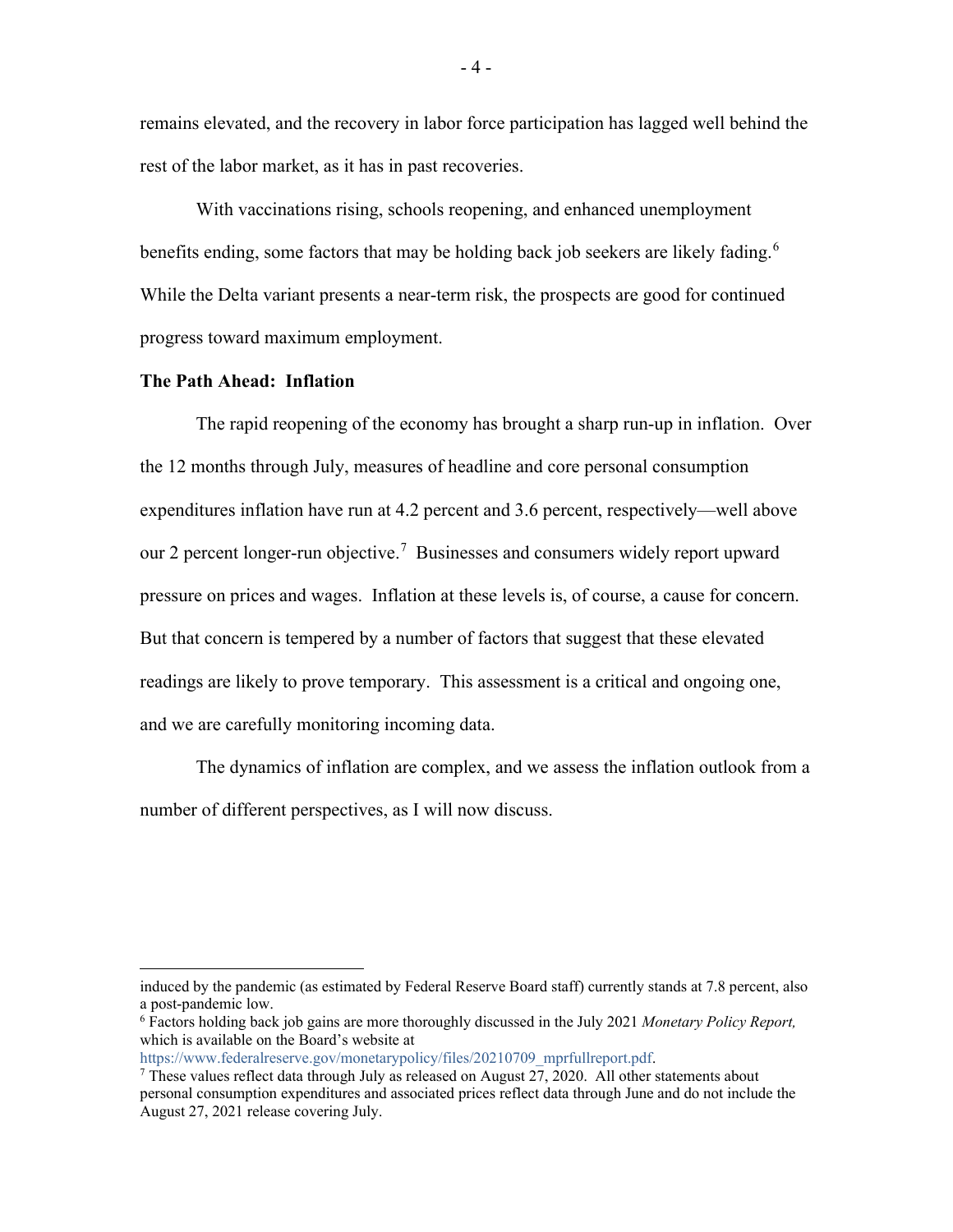### *1. The absence so far of broad-based inflation pressures*

The spike in inflation is so far largely the product of a relatively narrow group of goods and services that have been directly affected by the pandemic and the reopening of the economy. Durable goods alone contributed about 1 percentage point to the latest 12-month measures of headline and core inflation. Energy prices, which rebounded with the strong recovery, added another 0.8 percentage point to headline inflation, and from long experience we expect the inflation effects of these increases to be transitory. In addition, some prices—for example, for hotel rooms and airplane tickets—declined sharply during the recession and have now moved back up close to pre-pandemic levels. The 12-month window we use in computing inflation now captures the rebound in prices but not the initial decline, temporarily elevating reported inflation. These effects, which are adding a few tenths to measured inflation, should wash out over time.

We consult a range of measures meant to capture whether price increases for particular items are spilling over into broad-based inflation. These include trimmed mean measures and measures excluding durables and computed from just before the pandemic. These measures generally show inflation at or close to our 2 percent longer-run objective (figure 3). We would be concerned at signs that inflationary pressures were spreading more broadly through the economy.

#### *2. Moderating inflation in higher-inflation items*

We are also directly monitoring the prices of particular goods and services most affected by the pandemic and the reopening, and are beginning to see a moderation in some cases as shortages ease. Used car prices, for example, appear to have stabilized; indeed, some price indicators are beginning to fall. If that continues, as many analysts

- 5 -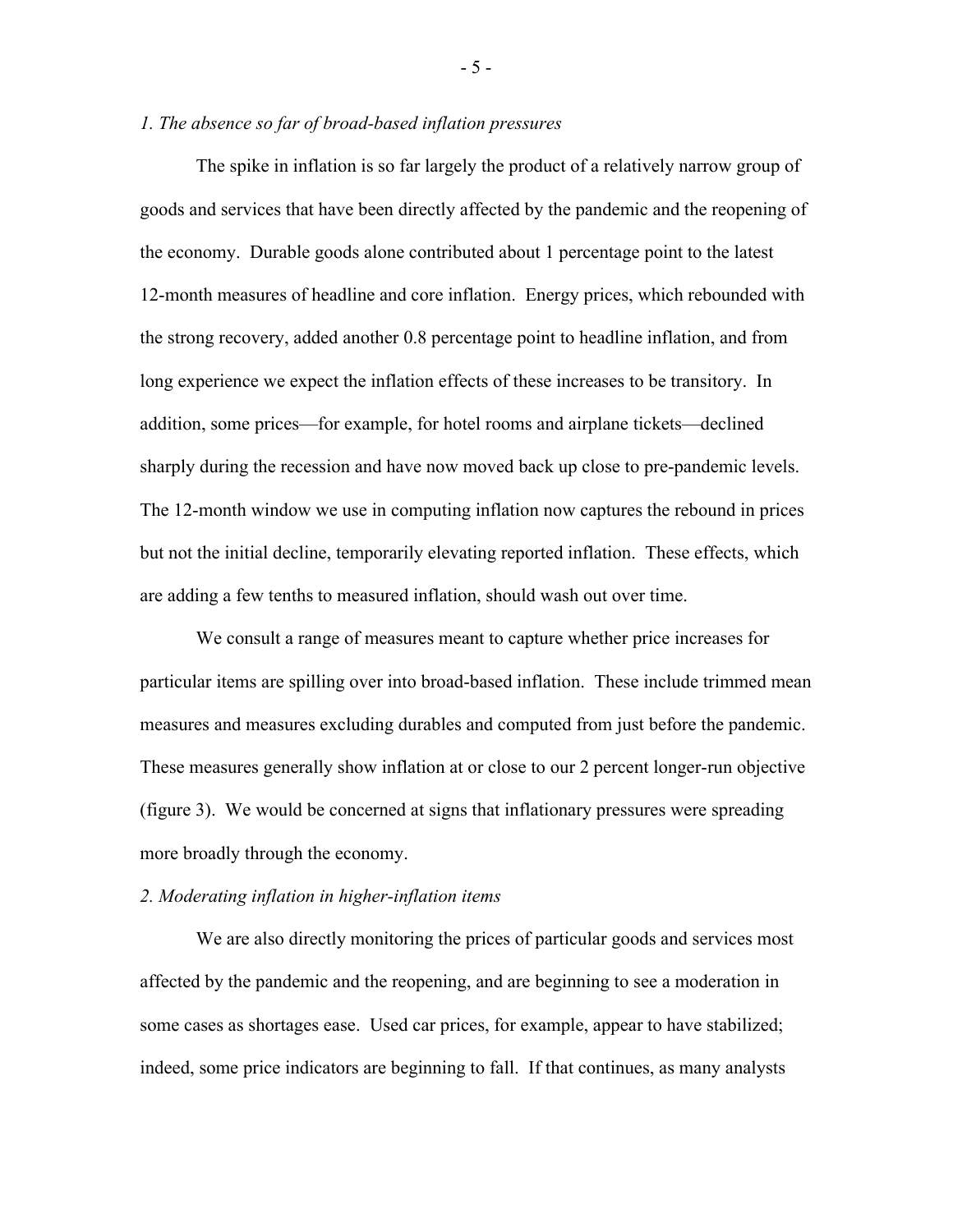predict, then used car prices will soon be pulling measured inflation down, as they did for much of the past decade. $8$ 

This same dynamic of upward inflation pressure dissipating and, in some cases, reversing seems likely to play out in durables more generally. Over the 25 years preceding the pandemic, durables prices actually declined, with inflation averaging negative 1.[9](#page-6-1) percent per year (figure 5).  $9$  As supply problems have begun to resolve, inflation in durable goods other than autos has now slowed and may be starting to fall. It seems unlikely that durables inflation will continue to contribute importantly over time to overall inflation. We will be looking for evidence that supports or undercuts that expectation.

### *3. Wages*

We also assess whether wage increases are consistent with 2 percent inflation over time. Wage increases are essential to support a rising standard of living and are generally, of course, a welcome development. But if wage increases were to move materially and persistently above the levels of productivity gains and inflation, businesses would likely pass those increases on to customers, a process that could become the sort of "wage–price spiral" seen at times in the past. $10$  Today we see little evidence of wage increases that might threaten excessive inflation (figure 6). Broad-based measures of wages that adjust for compositional changes in the labor force, such as the employment

<span id="page-6-0"></span><sup>8</sup> Declines in used car prices would begin holding down 12-month inflation once most of the earlier price increases have fallen out of the 12-month window.

<span id="page-6-1"></span><sup>&</sup>lt;sup>9</sup> The lower inflation in durable goods is probably due to a number factors, including faster productivity growth in durable goods than in services and globalization.

<span id="page-6-2"></span> $10$  If wages rise in line with inflation and labor productivity growth, then real unit labor costs (or the labor cost of producing one unit of output) to businesses are constant. Wages may grow slower or faster than inflation plus productivity growth for extended periods because of changing structural factors without being reflected in inflation. Ultimately, however, persistently rising real unit labor costs will put upward pressure on prices.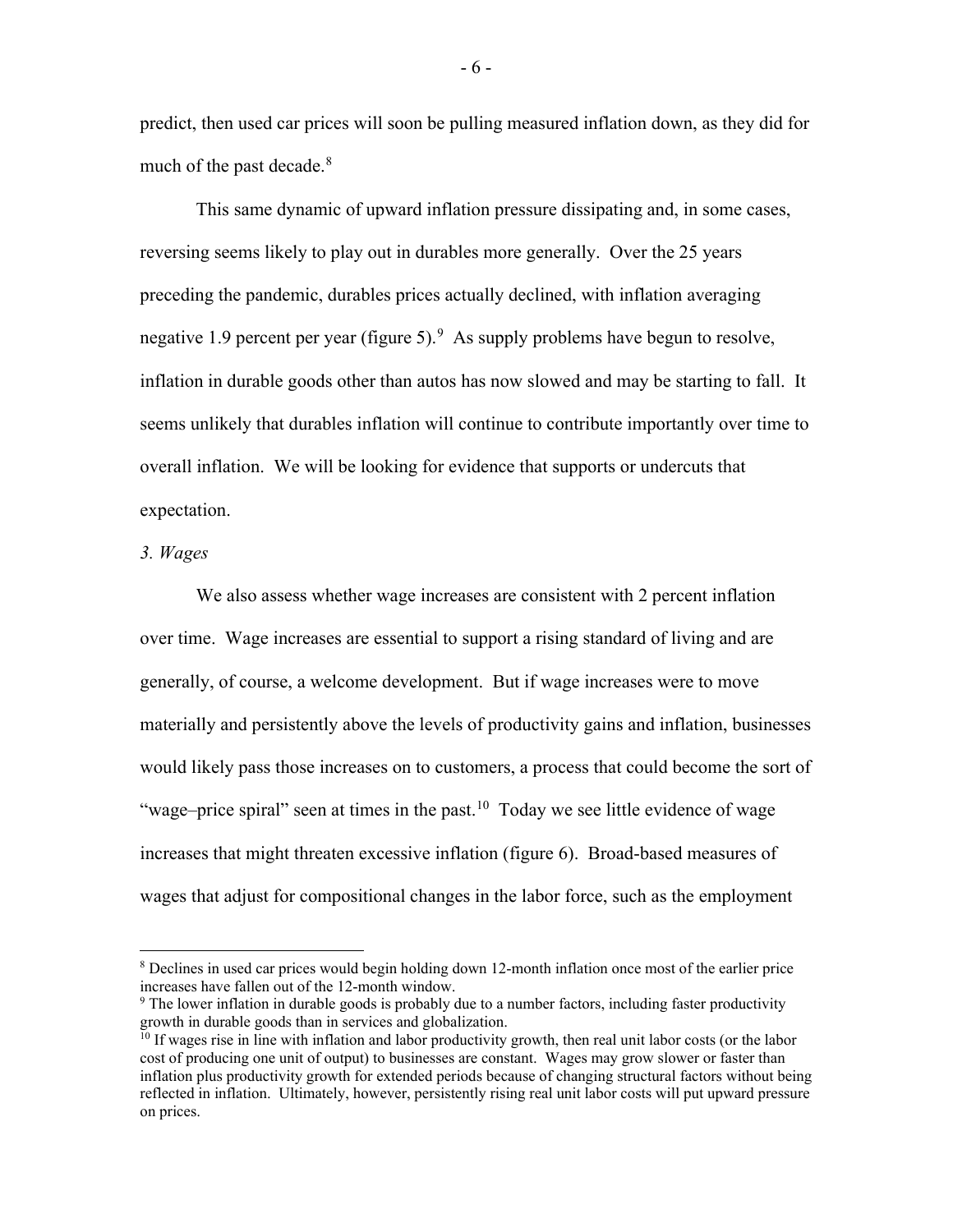cost index and the Atlanta Wage Growth Tracker, show wages moving up at a pace that appears consistent with our longer-term inflation objective. We will continue to monitor this carefully.

### *4. Longer-term inflation expectations*

Policymakers and analysts generally believe that, as long as longer-term inflation expectations remain anchored, policy can and should look through temporary swings in inflation. Our monetary policy framework emphasizes that anchoring longer-term expectations at 2 percent is important for both maximum employment and price stability.

We carefully monitor a wide range of indicators of longer-term inflation expectations. These measures today are at levels broadly consistent with our 2 percent objective (figure 4). Because measures of inflation expectations are individually noisy, we also focus on common patterns across the measures. One approach to summarizing these patterns is the Board staff's index of common inflation expectations (CIE), which combines information from a broad range of survey and market-based measures.<sup>[11](#page-7-0)</sup> This index captures a general move down in expectations starting around 2014, a time when inflation was running persistently below 2 percent. More recently, the index shows a welcome reversal of that decline and is now at levels more consistent with our 2 percent objective.

Longer-term inflation expectations have moved much less than actual inflation or near-term expectations, suggesting that households, businesses, and market participants

- 7 -

<span id="page-7-0"></span> $11$  The way the CIE combines the underlying measures means that it will tend not to be affected by underlying movements that are unique to individual measures; the CIE will reflect movements that are more common across underlying measures.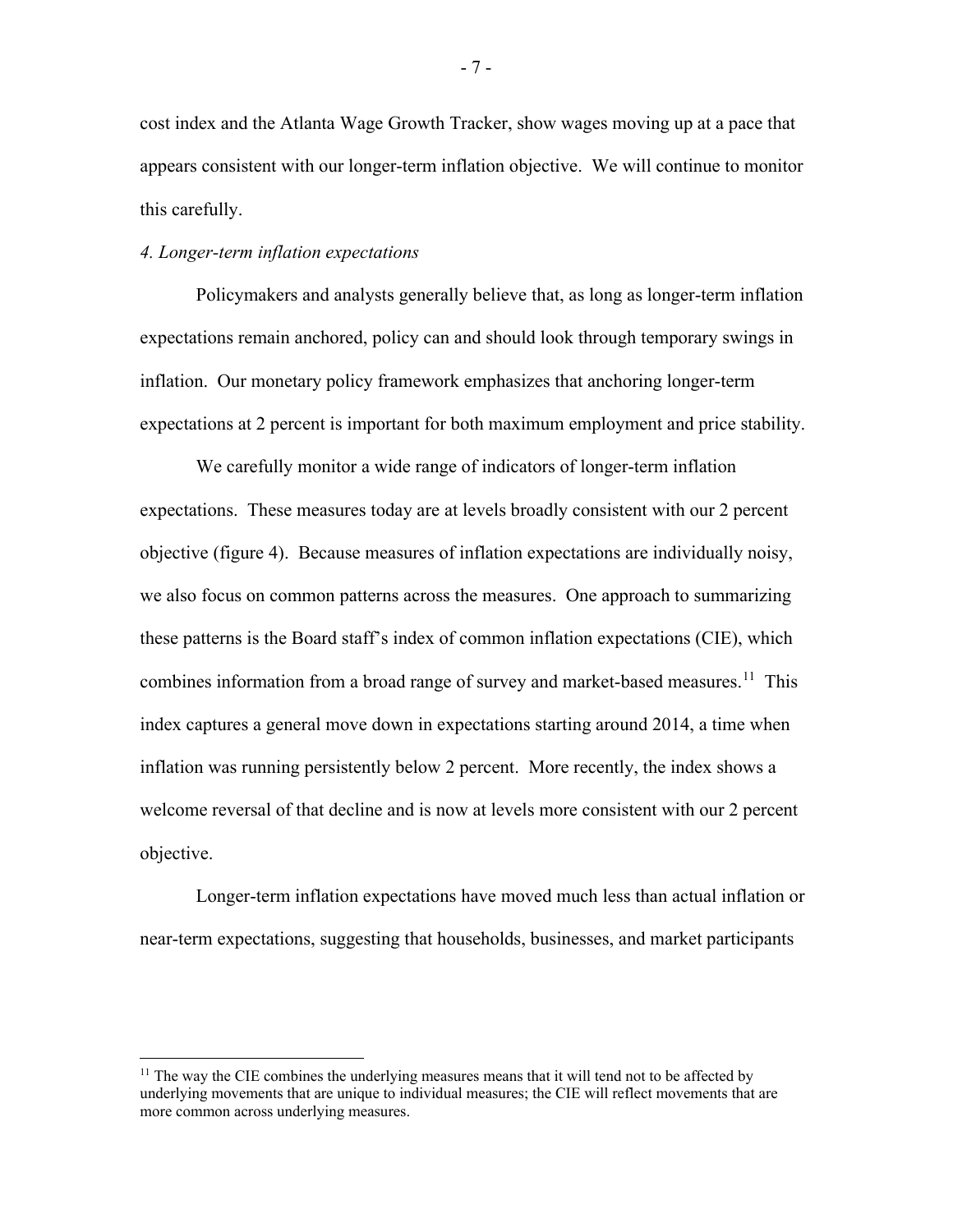also believe that current high inflation readings are likely to prove transitory and that, in any case, the Fed will keep inflation close to our 2 percent objective over time.<sup>[12](#page-8-0)</sup> *5. The prevalence of global disinflationary forces over the past quarter century*

Finally, it is worth noting that, since the 1990s, inflation in many advanced economies has run somewhat below 2 percent even in good times (figure 7). The pattern of low inflation likely reflects sustained disinflationary forces, including technology, globalization and perhaps demographic factors, as well as a stronger and more successful commitment by central banks to maintain price stability.<sup>[13](#page-8-1)</sup> In the United States, unemployment ran below 4 percent for about two years before the pandemic, while inflation ran at or below 2 percent. Wages did move up across the income spectrum—a welcome development—but not by enough to lift price inflation consistently to 2 percent. While the underlying global disinflationary factors are likely to evolve over time, there is little reason to think that they have suddenly reversed or abated. It seems more likely that they will continue to weigh on inflation as the pandemic passes into history.<sup>[14](#page-8-2)</sup>

We will continue to monitor incoming inflation data against each of these assessments.

To sum up, the baseline outlook is for continued progress toward maximum employment, with inflation returning to levels consistent with our goal of inflation

<span id="page-8-0"></span> $12$  On a Q4-over-Q4 basis, the August 13, 2021, Survey of Professional Forecasters reports a consensus forecast for total personal consumption expenditures inflation of 4.1 percent, 2.2 percent, and 2.3 percent for 2021 to 2023, respectively. The corresponding numbers for core inflation are 3.7 percent, 2.2 percent, and 2.1 percent, respectively. The August 10, 2021, Blue Chip Economic Indicators Forecast presents similar consensus forecasts for 2021 and 2022.

<span id="page-8-1"></span><sup>&</sup>lt;sup>13</sup> For views on this, see Canon, Kudlyak, and Reed (2015), Forbes (2019), Goodhart and Pradhan (2020), Obstfeld (2020).

<span id="page-8-2"></span> $14$  For an opposing view, see Goodhart and Pradhan (2020), who argue that the globalization and demographic factors that had been fueling global disinflationary forces are now reversing and could give rise to an inflationary period. Even if we are near an inflection point, as Goodhart and Pradhan argue, demographic forces move slowly relative to the near-term policy horizon I am discussing here today.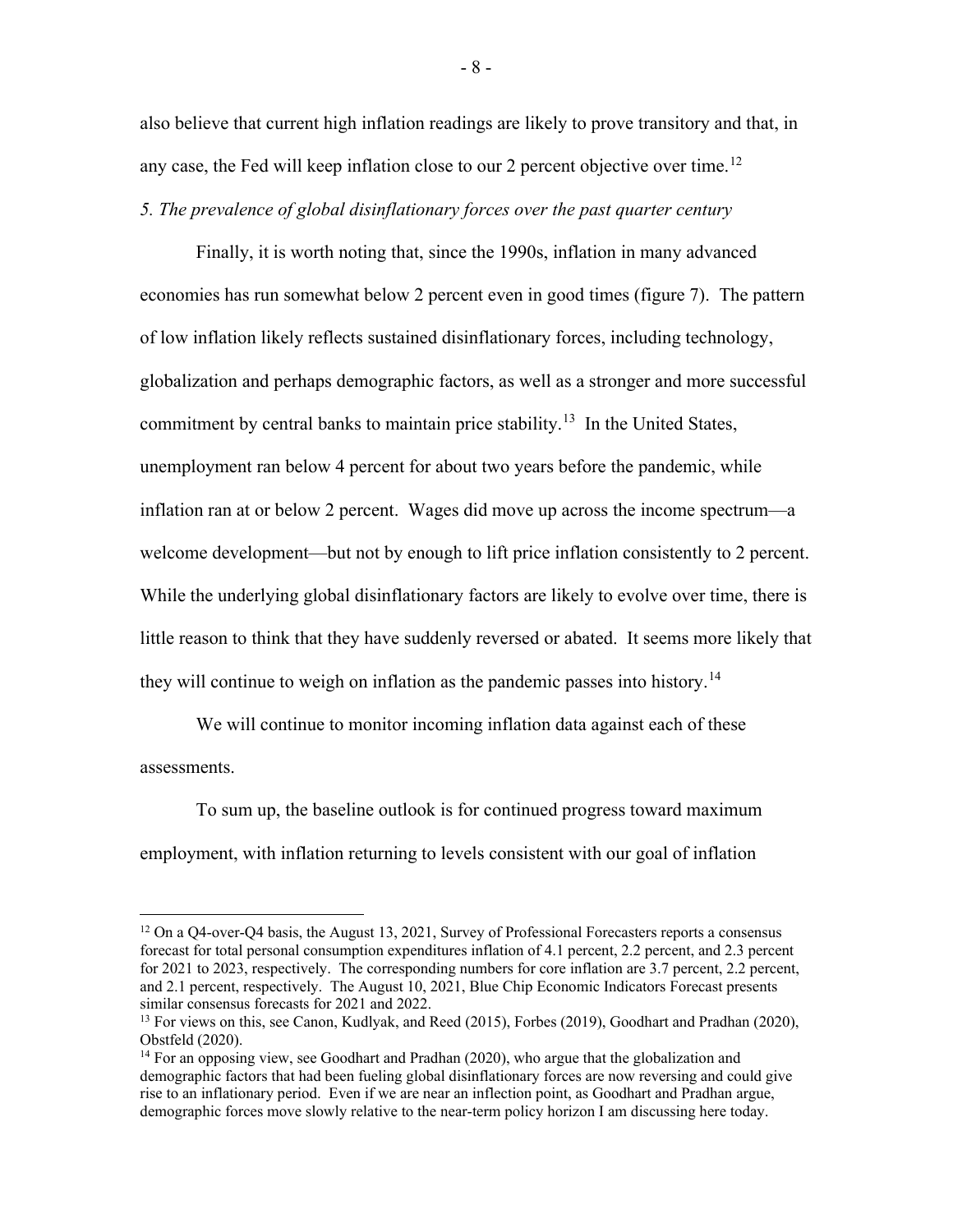averaging 2 percent over time. Let me now turn to how the baseline outlook and the associated risks and uncertainties figure in our monetary policymaking.

### **Implications for Monetary Policy**

The period from 1950 through the early 1980s provides two important lessons for managing the risks and uncertainties we face today. The early days of stabilization policy in the 1950s taught monetary policymakers not to attempt to offset what are likely to be temporary fluctuations in inflation.<sup>[15](#page-9-0)</sup> Indeed, responding may do more harm than good, particularly in an era where policy rates are much closer to the effective lower bound even in good times. The main influence of monetary policy on inflation can come after a lag of a year or more. If a central bank tightens policy in response to factors that turn out to be temporary, the main policy effects are likely to arrive after the need has passed. The ill-timed policy move unnecessarily slows hiring and other economic activity and pushes inflation lower than desired. Today, with substantial slack remaining in the labor market and the pandemic continuing, such a mistake could be particularly harmful. We know that extended periods of unemployment can mean lasting harm to workers and to the productive capacity of the economy.<sup>[16](#page-9-1)</sup>

History also teaches, however, that central banks cannot take for granted that inflation due to transitory factors will fade. The 1970s saw two periods in which there were large increases in energy and food prices, raising headline inflation for a time. But when the direct effects on headline inflation eased, core inflation continued to run

<span id="page-9-0"></span><sup>&</sup>lt;sup>15</sup> As I discussed here two years ago, Milton Friedman first made this argument referring to the stop-and-go policies in the 1950s. See Powell (2019) and Friedman (1958, p. 241). Bodenstein, Erceg, and Guerrieri (2008) and Mishkin (2007) illustrate the problems that reacting to transitory sources of inflation can cause

<span id="page-9-1"></span> $16$  See, for example, Davis and von Wachter (2011).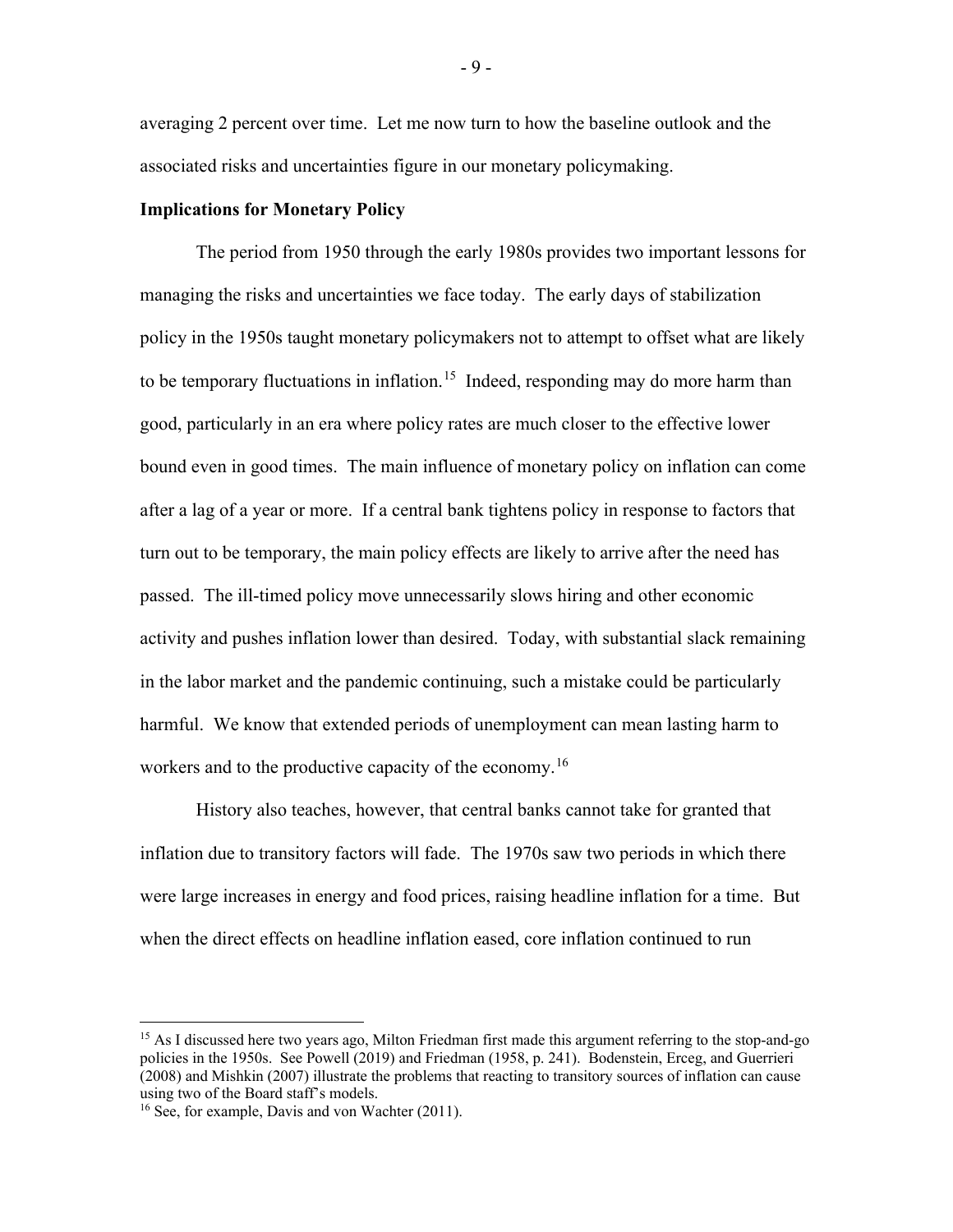persistently higher than before. One likely contributing factor was that the public had come to generally expect higher inflation—one reason why we now monitor inflation expectations so carefully.<sup>[17](#page-10-0)</sup>

Central banks have always faced the problem of distinguishing transitory inflation spikes from more troublesome developments, and it is sometimes difficult to do so with confidence in real time. At such times, there is no substitute for a careful focus on incoming data and evolving risks. If sustained higher inflation were to become a serious concern, the Federal Open Market Committee (FOMC) would certainly respond and use our tools to assure that inflation runs at levels that are consistent with our goal.

Incoming data should provide more evidence that some of the supply–demand imbalances are improving, and more evidence of a continued moderation in inflation, particularly in goods and services prices that have been most affected by the pandemic. We also expect to see continued strong job creation. And we will be learning more about the Delta variant's effects. For now, I believe that policy is well positioned; as always, we are prepared to adjust policy as appropriate to achieve our goals.

That brings me to a concluding word on the path ahead for monetary policy. The Committee remains steadfast in our oft-expressed commitment to support the economy for as long as is needed to achieve a full recovery. The changes we made last year to our Statement on Longer-Run Goals and Monetary Policy Strategy are well suited to address today's challenges.

We have said that we would continue our asset purchases at the current pace until we see substantial further progress toward our maximum employment and price stability

- 10 -

<span id="page-10-0"></span><sup>&</sup>lt;sup>17</sup> See, for example, Orphanides and Williams (2013) on the role of de-anchored inflation expectations. This paper is in Bordo and Orphanides (2013), which discusses a wide range of related issues.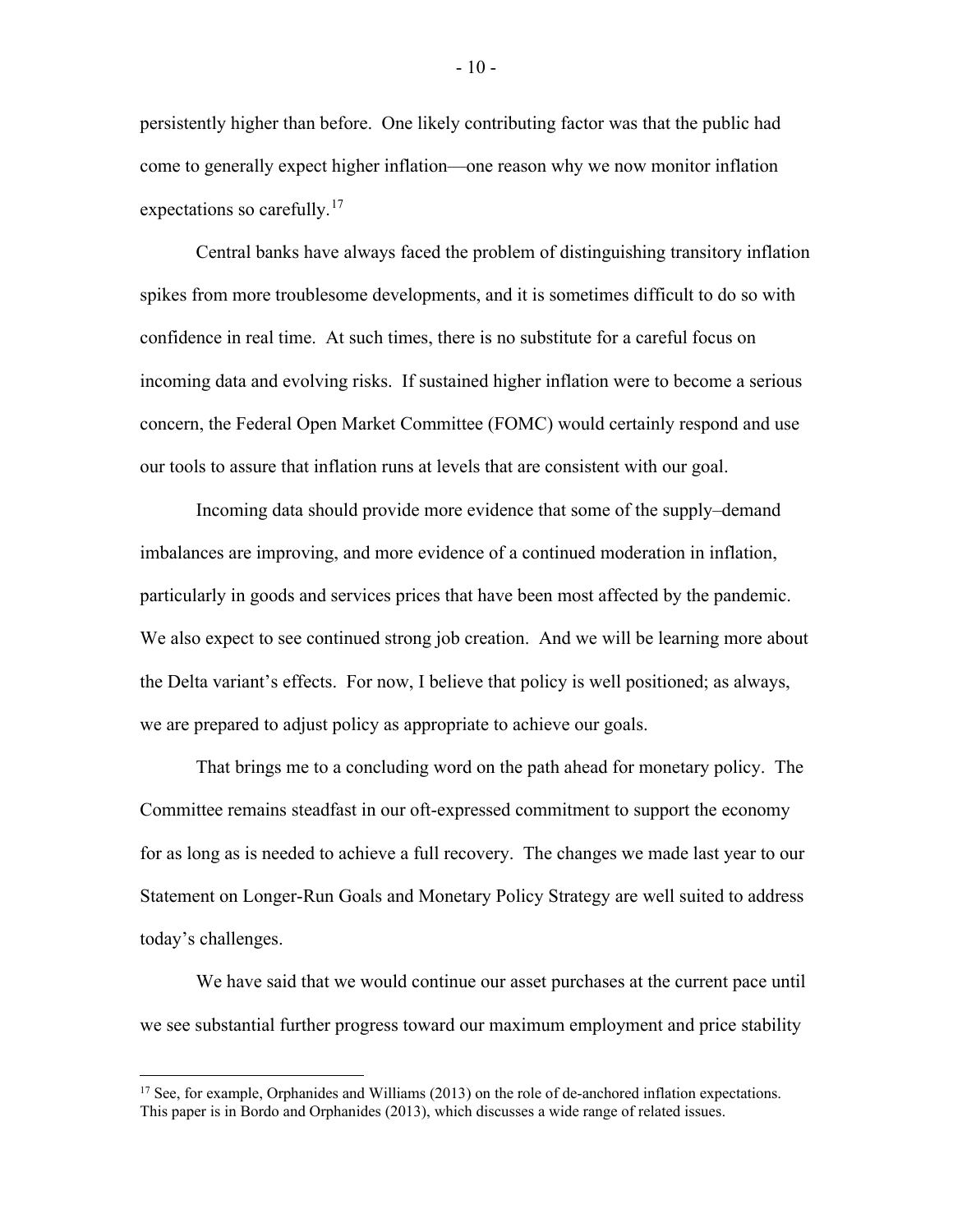goals, measured since last December, when we first articulated this guidance. My view is that the "substantial further progress" test has been met for inflation. There has also been clear progress toward maximum employment. At the FOMC's recent July meeting, I was of the view, as were most participants, that if the economy evolved broadly as anticipated, it could be appropriate to start reducing the pace of asset purchases this year. The intervening month has brought more progress in the form of a strong employment report for July, but also the further spread of the Delta variant. We will be carefully assessing incoming data and the evolving risks. Even after our asset purchases end, our elevated holdings of longer-term securities will continue to support accommodative financial conditions.

The timing and pace of the coming reduction in asset purchases will not be intended to carry a direct signal regarding the timing of interest rate liftoff, for which we have articulated a different and substantially more stringent test. We have said that we will continue to hold the target range for the federal funds rate at its current level until the economy reaches conditions consistent with maximum employment, and inflation has reached 2 percent and is on track to moderately exceed 2 percent for some time. We have much ground to cover to reach maximum employment, and time will tell whether we have reached 2 percent inflation on a sustainable basis.

These are challenging times for the public we serve, as the pandemic and its unprecedented toll on health and economic activity linger. But I will end on a positive note. Before the pandemic, we all saw the extraordinary benefits that a strong labor market can deliver to our society. Despite today's challenges, the economy is on a path

- 11 -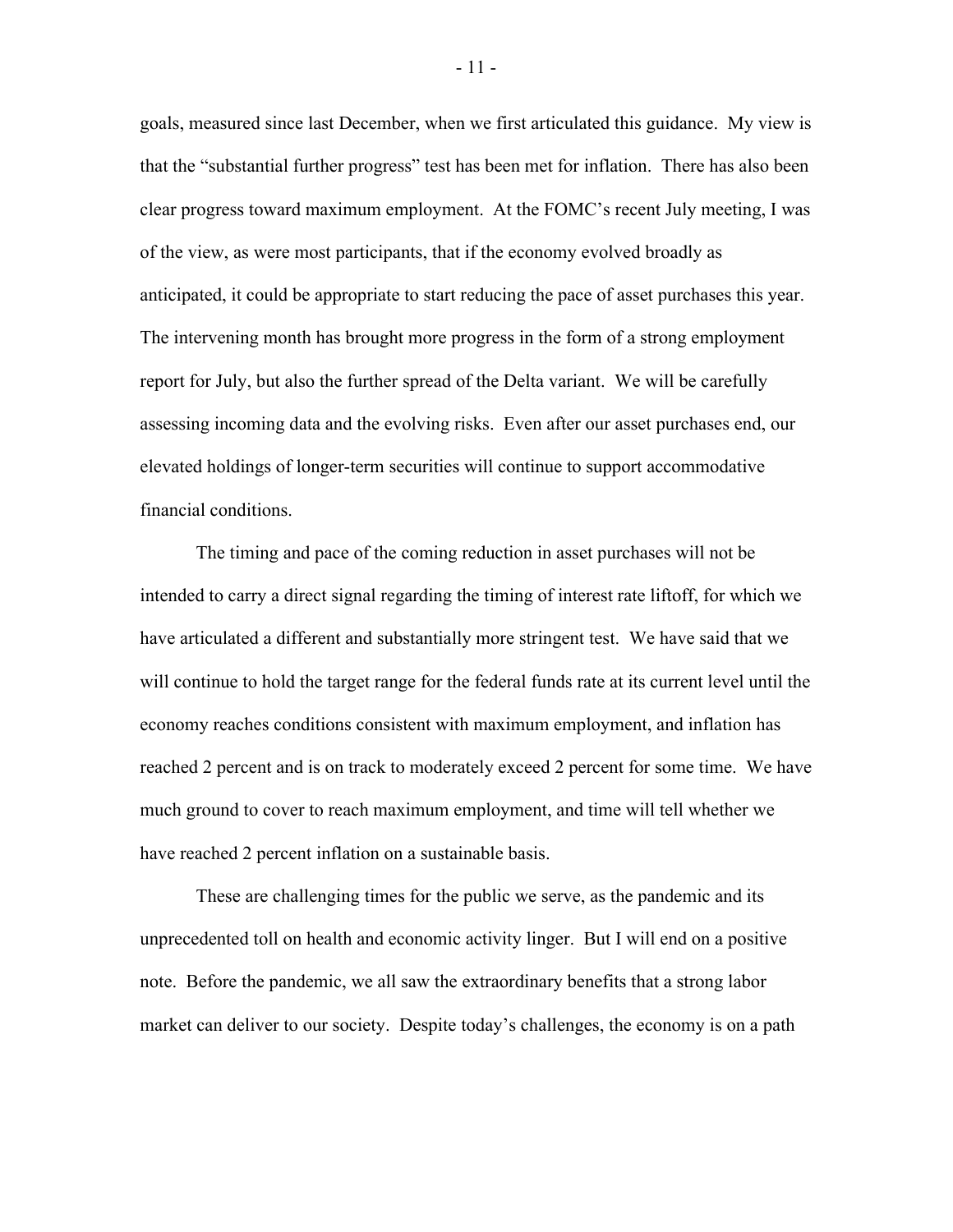to just such a labor market, with high levels of employment and participation, broadly shared wage gains, and inflation running close to our price stability goal.

Thank you very much.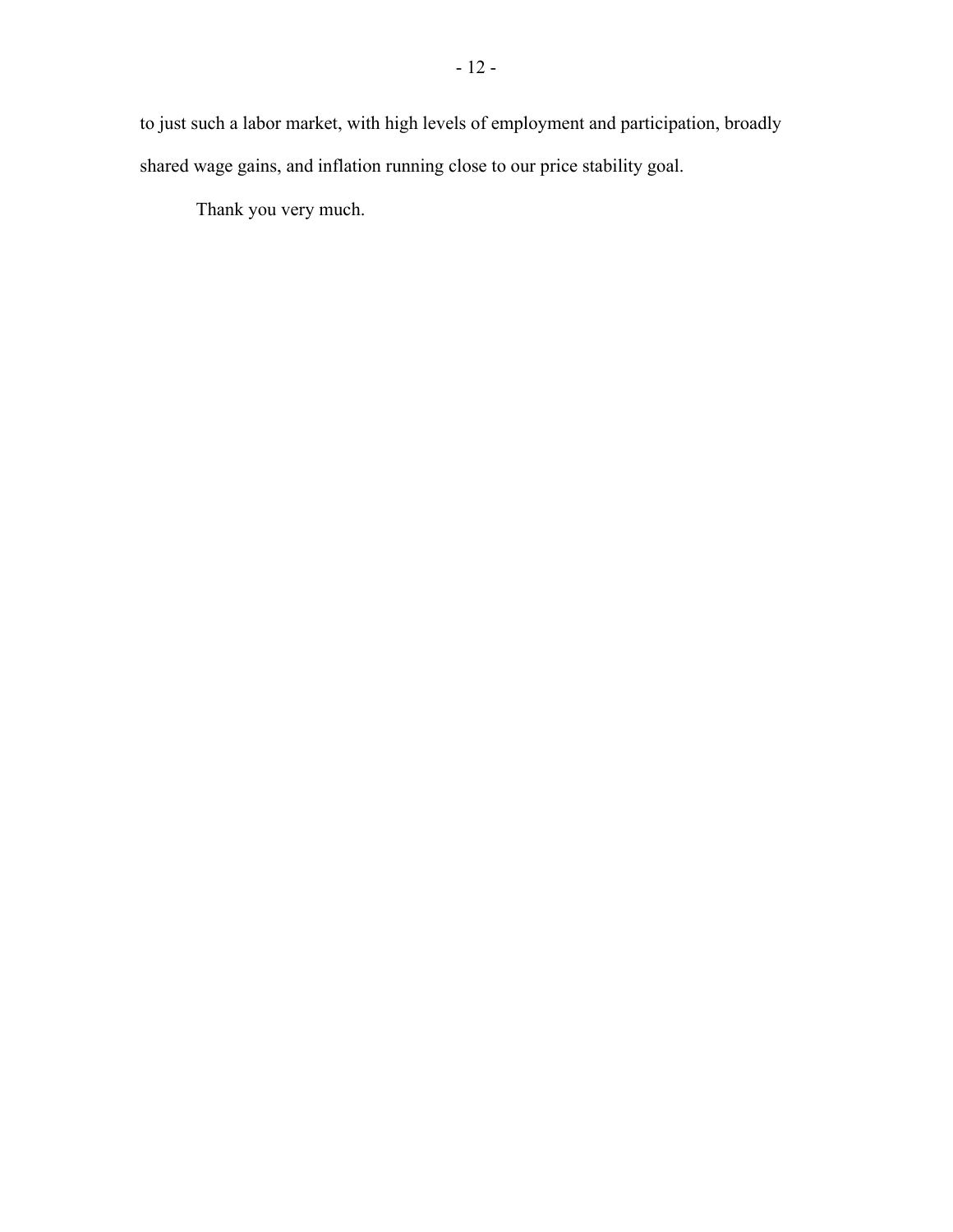### **References**

- Bodenstein, Martin, Christopher J. Erceg, and Luca Guerrieri (2008). "Optimal Monetary Policy with Distinct Core and Headline Inflation Rates," *Journal of Monetary Economics,* vol. 55, supplement (October), pp. S18–S33.
- Bordo, Michael D., and Athanasios Orphanides, eds. (2013). *The Great Inflation: The Rebirth of Modern Central Banking*. Chicago: University of Chicago Press.
- Canon, Maria E., Marianna Kudlyak, and Marisa Reed (2015). "Aging and the Economy: The Japanese Experience," Federal Reserve Bank of St. Louis, *Regional Economist,* vol. 23 (October), pp. 12–13, [https://www.stlouisfed.org/publications/regional-economist/october-2015/aging](https://www.stlouisfed.org/publications/regional-economist/october-2015/aging-and-the-economy-the-japanese-experience)[and-the-economy-the-japanese-experience.](https://www.stlouisfed.org/publications/regional-economist/october-2015/aging-and-the-economy-the-japanese-experience)
- Davis, Steven J., and Till von Wachter (2011). "Recessions and the Costs of Job Loss," *Brookings Papers on Economic Activity,* Fall, pp. 1–72, https://www.brookings.edu/wp-content/uploads/2011/09/2011b bpea davis.pdf.
- Forbes, Kristin J. (2019). "Inflation Dynamics: Dead, Dormant, or Determined Abroad?" *Brookings Papers on Economic Activity,* Fall, pp. 257–319, [https://www.brookings.edu/wp-content/uploads/2020/10/Forbes-final-draft.pdf.](https://www.brookings.edu/wp-content/uploads/2020/10/Forbes-final-draft.pdf)
- Friedman, Milton (1958). "The Supply of Money and Changes in Prices and Output," in The Relationship of Prices to Economic Stability and Growth: Compendium of Papers Submitted by Panelists Appearing before the Joint Economic Committee, Joint Committee Print, March 31, 85 Cong. Washington: Government Printing Office, pp. 241–56.
- Goodhart, Charles, and Manoj Pradhan (2020). The Great Demographic Reversal: Ageing Societies, Waning Inequality, and an Inflation Revival. Cham, Switzerland: Palgrave Macmillan.
- Mishkin, Frederic S. (2007). "Headline versus Core Inflation in the Conduct of Monetary Policy," speech delivered at the Business Cycles, International Transmission and Macroeconomic Policies Conference, HEC Montreal, Montreal, October 20, [https://www.federalreserve.gov/newsevents/speech/mishkin20071020a.htm.](https://www.federalreserve.gov/newsevents/speech/mishkin20071020a.htm)
- Obstfeld, Maurice (2020). "Global Dimensions of U.S. Monetary Policy," *International Journal of Central Banking,* vol. 16 (February), pp. 73–132.
- Orphanides, Athanasios, and John C. Williams (2013). "Monetary Policy Mistakes and the Evolution of Inflation Expectations," in Michael D. Bordo and Athanasios Orphanides, eds., *The Great Inflation: The Rebirth of Modern Central Banking*. Chicago: University of Chicago Press, pp. 255–88.
- Powell, Jerome H. (2019). "Challenges for Monetary Policy," speech delivered at "Challenges for Monetary Policy," a symposium sponsored by the Federal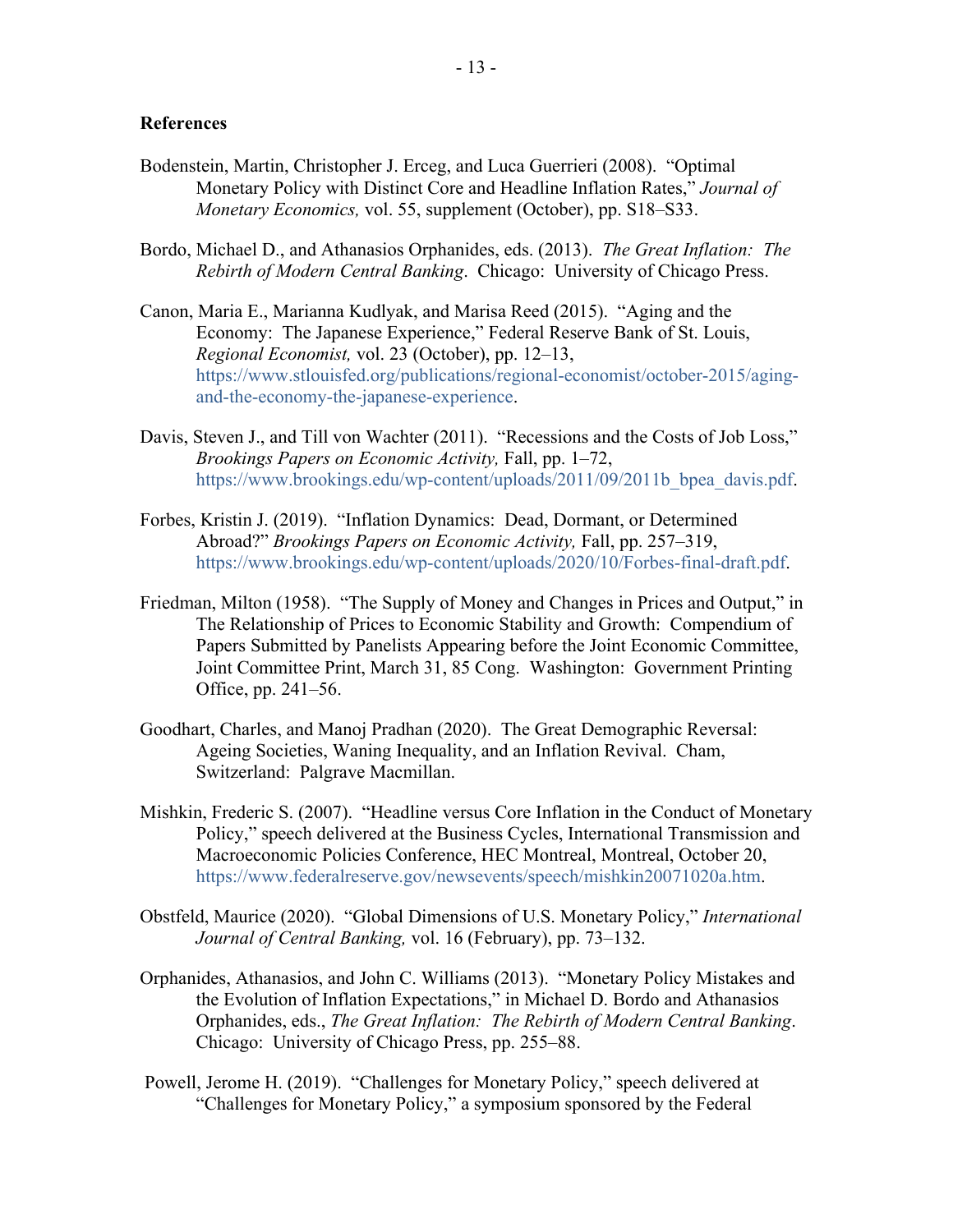Reserve Bank of Kansas City, held in Jackson Hole, Wyo., August 23, [https://www.federalreserve.gov/newsevents/speech/powell20190823a.htm.](https://www.federalreserve.gov/newsevents/speech/powell20190823a.htm)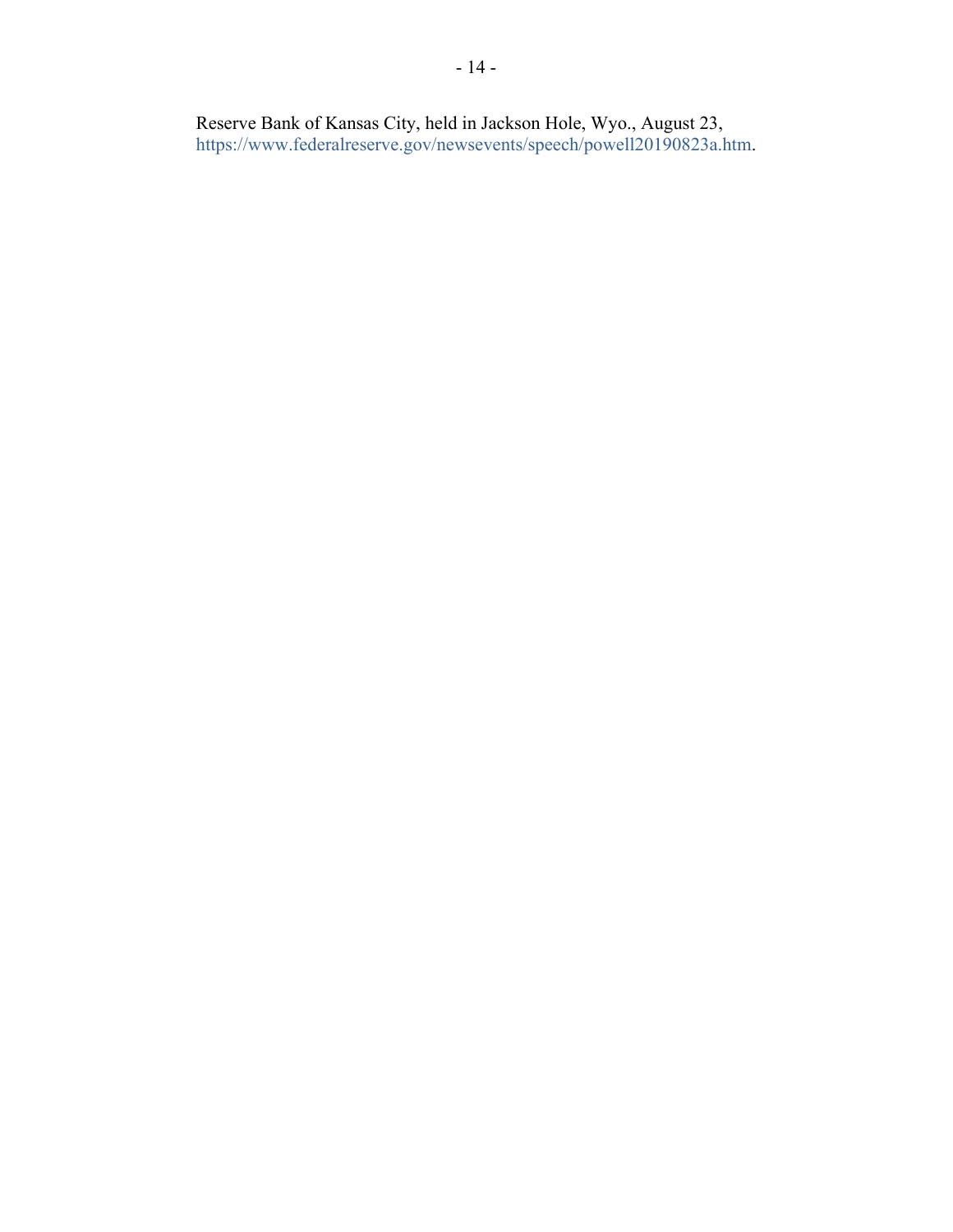

# **Figure 1. Spending on Durable Goods Has Surged,while Spending on Services Remains Weak**

 Source: U.S. Bureau of Economic Analysis.average growth rates from January 2018 to January 2020.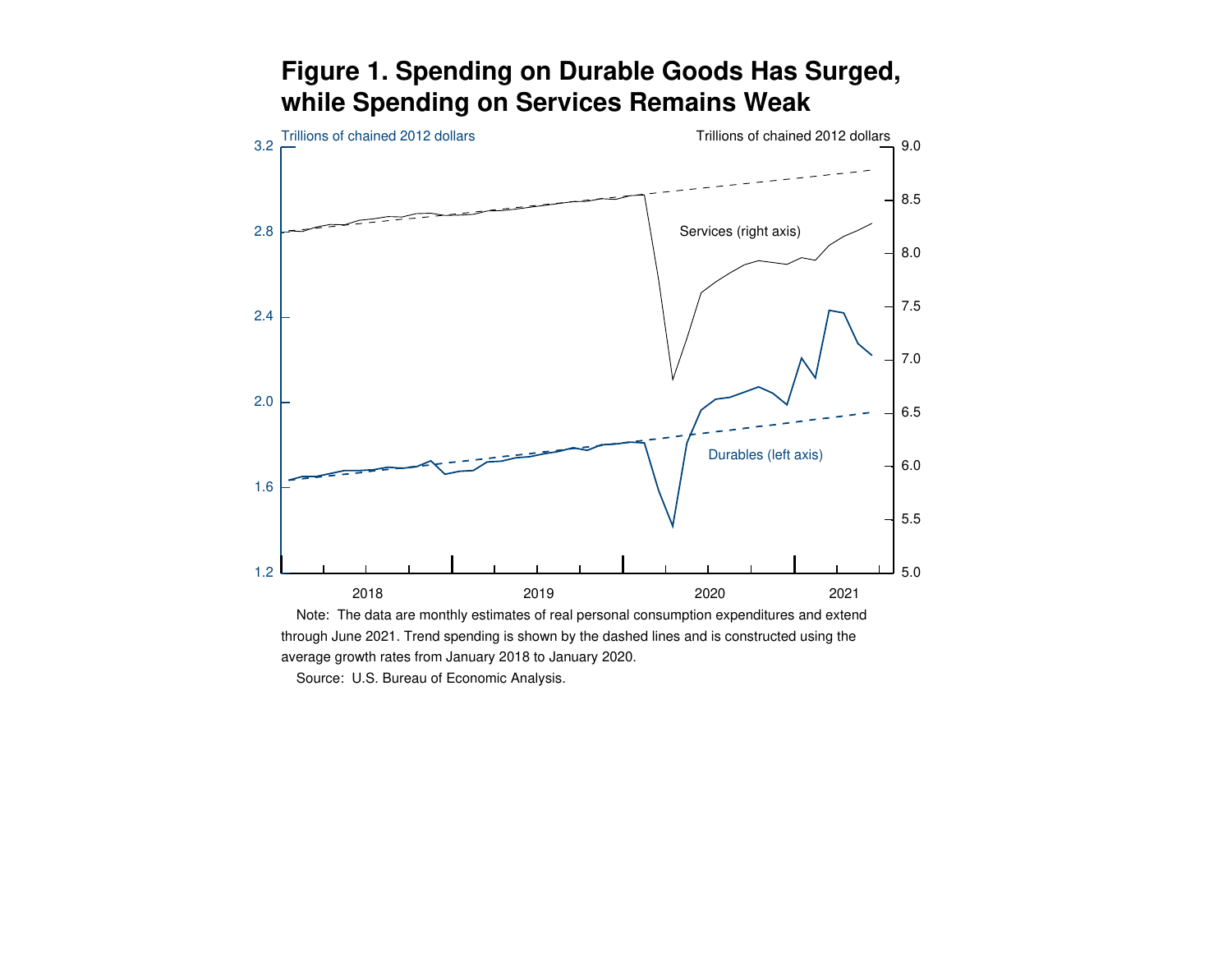

### **Figure 2. The Labor Market Is Recovering, but the Recovery Is Far from Complete**

nonfarm payroll employment and extend through July 2021. Totalprivate hire data are three-month moving averages and extendthrough June 2021.

Source: U.S. Bureau of Labor Statistics.

### **B. Measures of unemployment**



 Source: U.S. Bureau of Labor Statistics. Note: The data extend through July 2021. The long-term unemployment rate is the share of the labor force that has beenunemployed for 27 weeks or more. The adjusted unemployment ratebegins in February 2020 and is defined in footnote 5.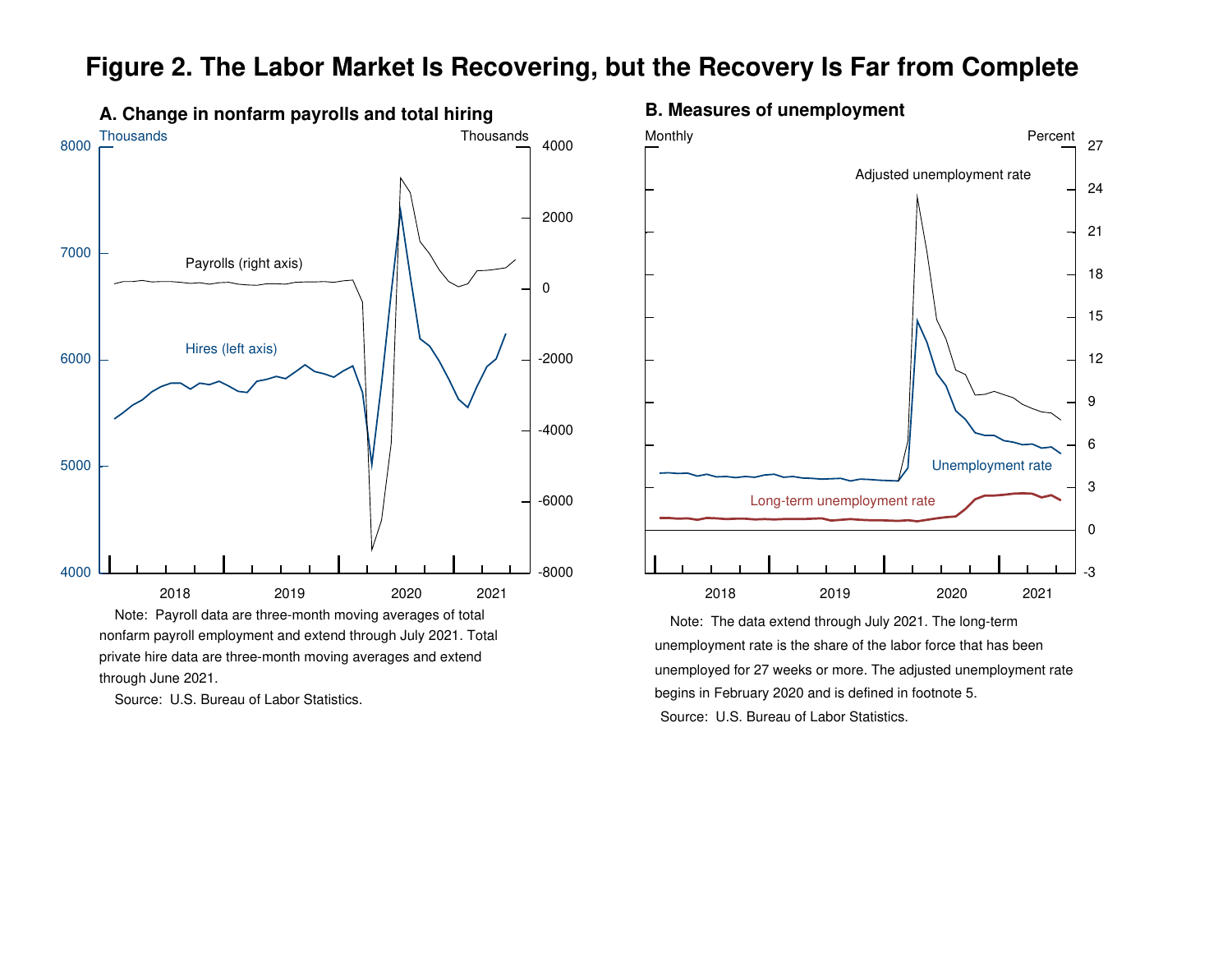# **Figure 3. Measures of Broad-Based InflationGenerally Remain Moderate**



 Note: Dallas Trimmed Mean data are 12-month percent changes and extend through June 2021.Inflation excluding durables are 18-month annualized changes and extend through June 2021.Source: Federal Reserve Bank of Dallas; Federal Reserve Board staff calculations.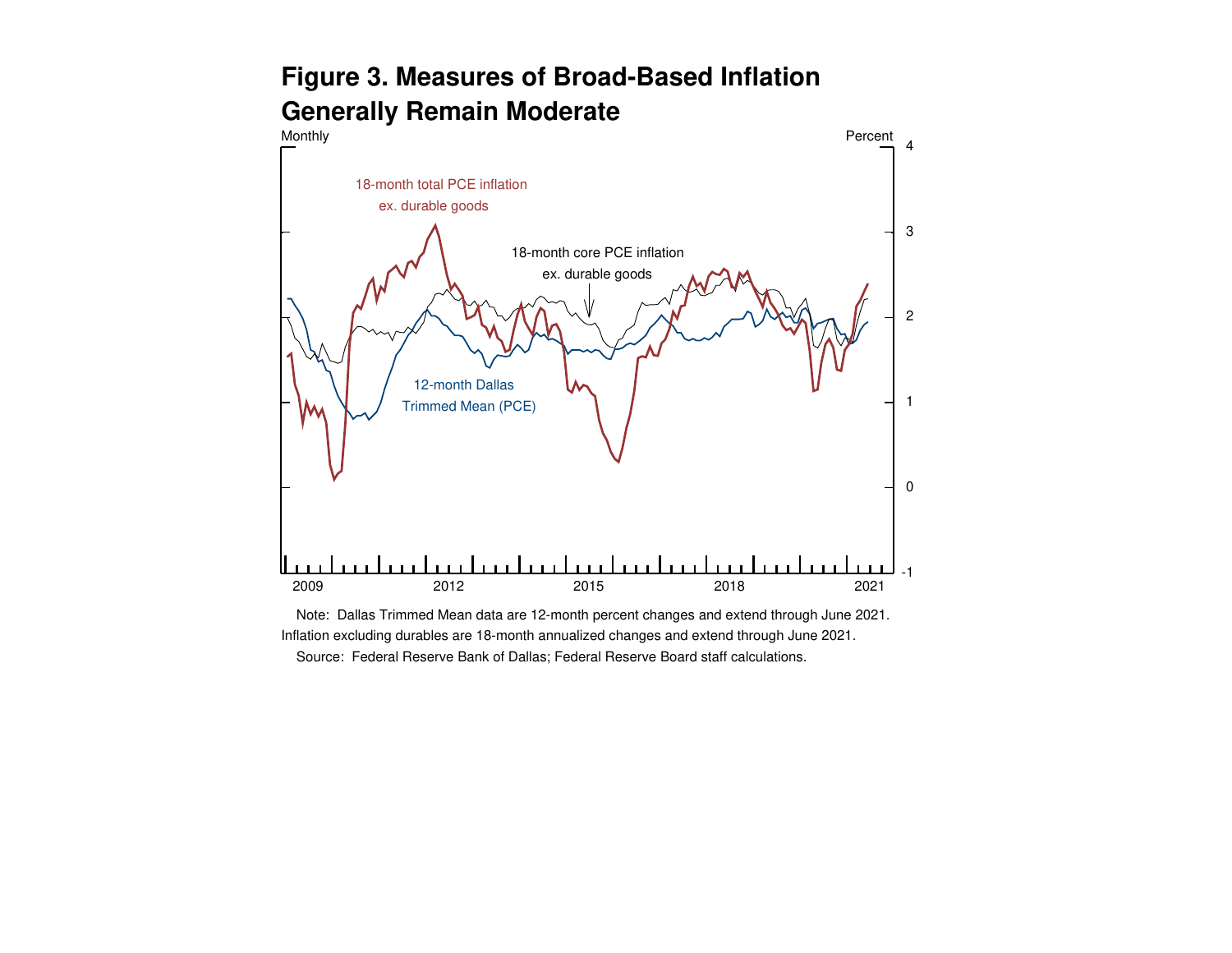### **Figure 4. Longer-Term Inflation Expectations Have Largely Reversed Earlier Declines**



 Note: Treasury Inflation-Protected Securities (TIPS) data are monthlyand extend through July 2021. The Michigan survey data are monthly andextend through August 2021; the August data are preliminary. Survey ofProfessional Forecasters data are quarterly and extend through 2021:Q2.PCE is personal consumption expenditures.

 Source: Federal Reserve Bank of Philadelphia, Survey ofProfessional Forecasters; University of Michigan Surveys ofConsumers; Federal Reserve Board staff calculations.



 Note: The data extend through 2021:Q2. CIE is Index of Common Inflation Expectations, and SPF is Survey of Professional Forecasters.Source: Federal Reserve Board staff calculations.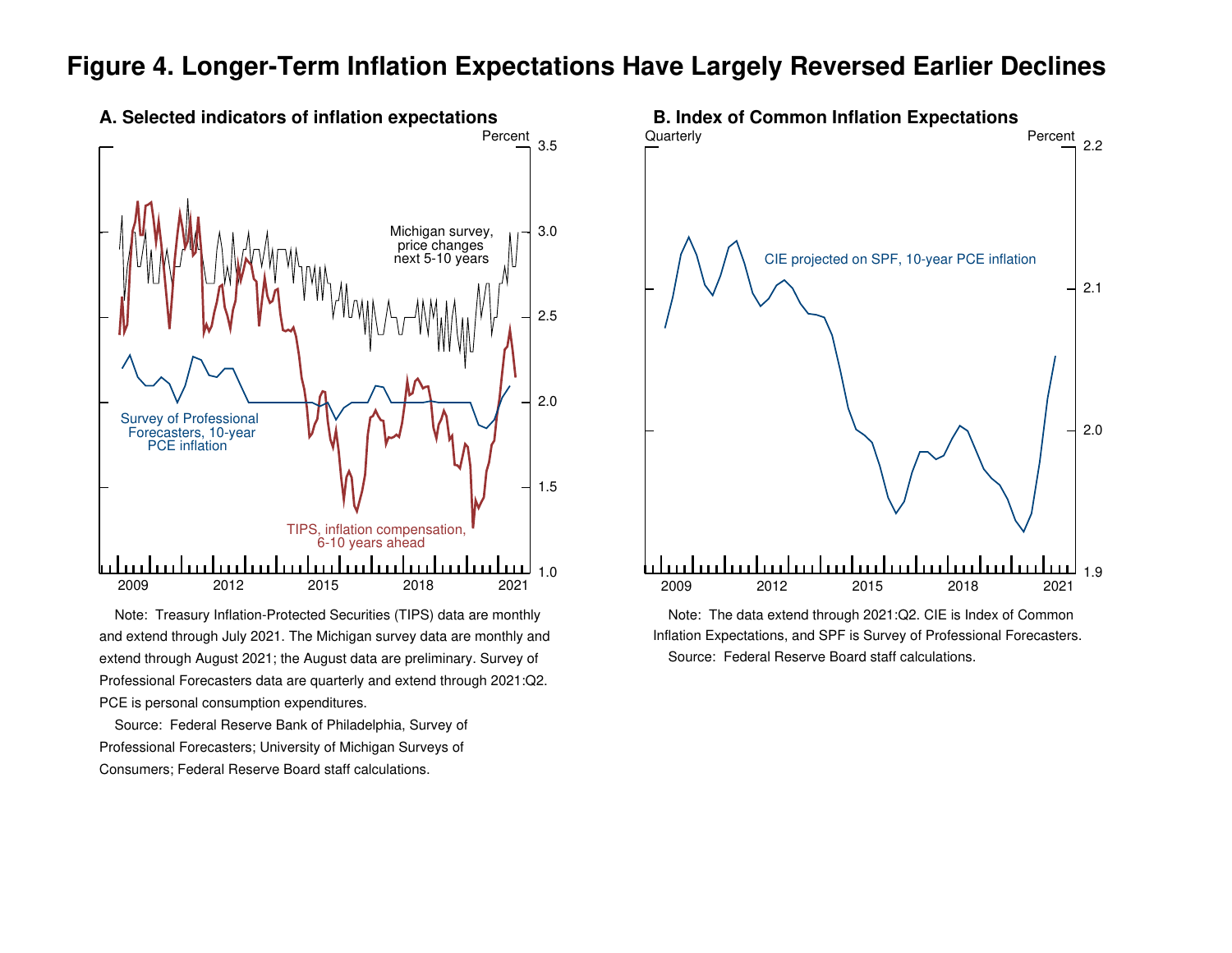### **Figure 5. Durable Goods Inflation Has Run Far belowThat of Services for 25 Years before the Pandemic**

![](_page_19_Figure_1.jpeg)

 Note: The data are price deflators for personal consumption expenditures and extend throughJune 2021.

Source: U.S. Bureau of Economic Analysis.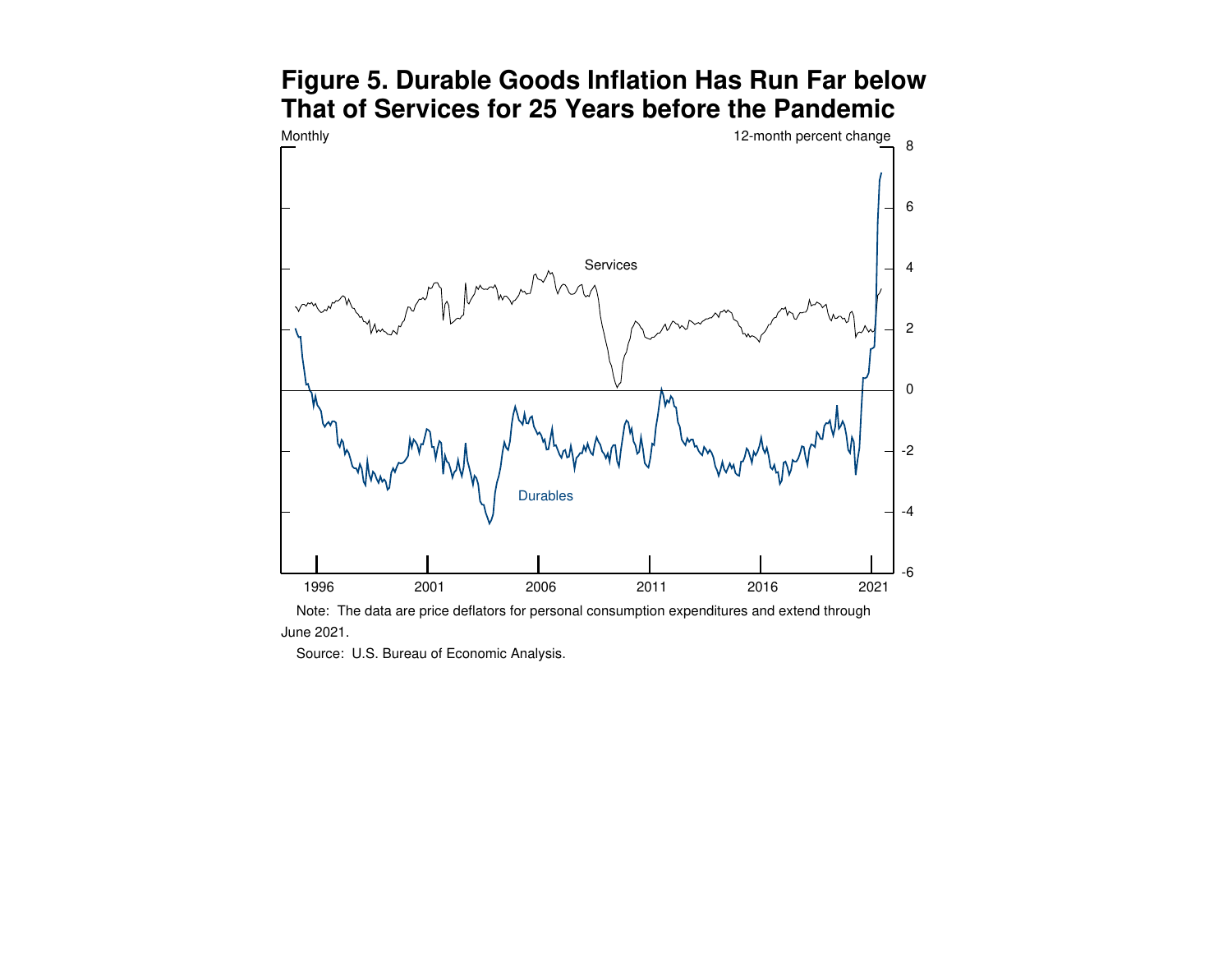![](_page_20_Figure_0.jpeg)

# **Figure 6. Overall Wage Growth Remains Moderate**

 Note: Employment Cost Index (ECI) data are 12-month percent changes ending in the lastmonth of each quarter and extend through 2021:Q2. Atlanta Fed's Wage Growth Tracker data are 3-month moving averages of the 12-month percent change and extend through July 2021. The dashedline represents missing data.

Source: U.S. Bureau of Labor Statistics; Federal Reserve Bank of Atlanta, Wage Growth Tracker.